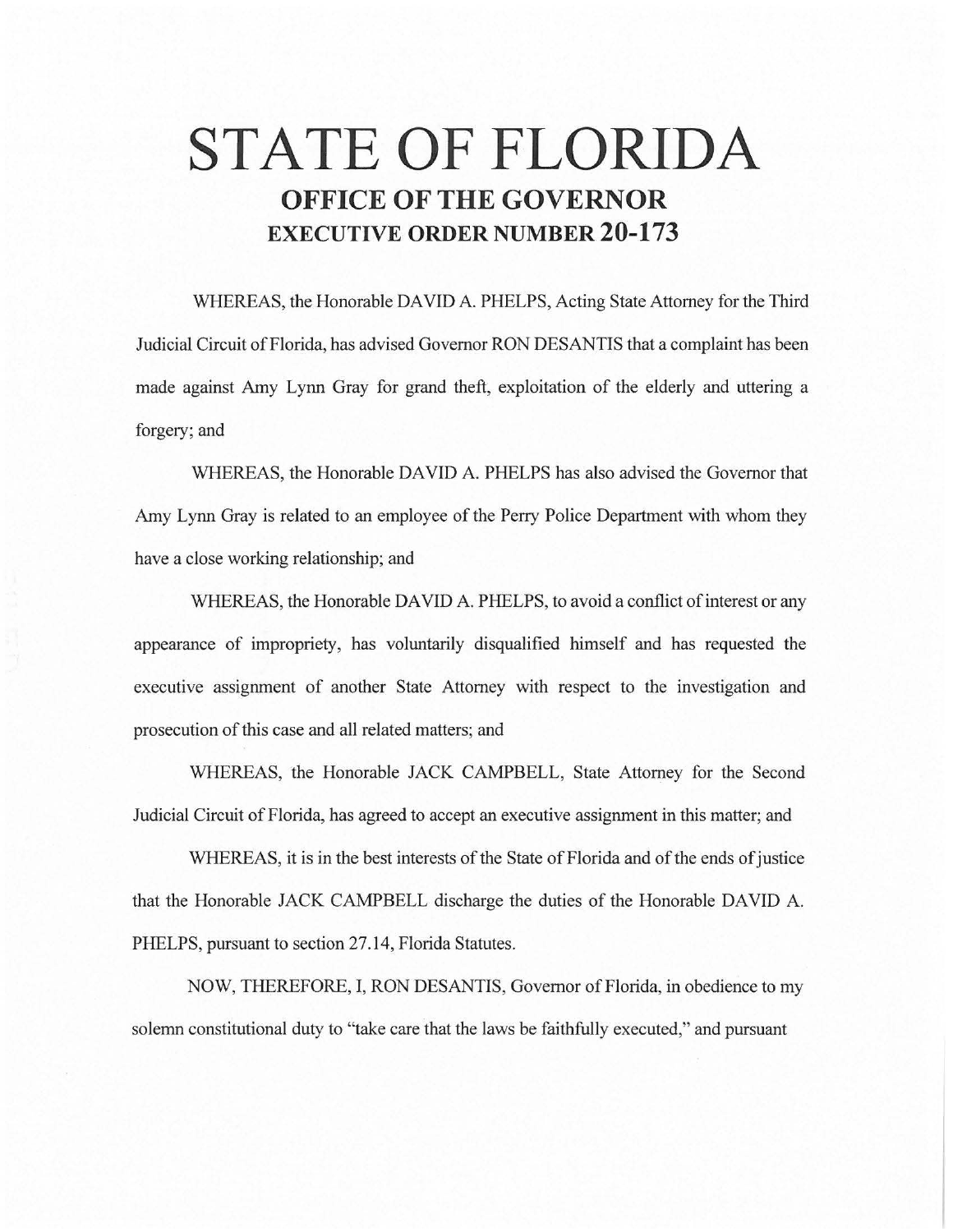to the Constitution and laws of the State of Florida, issue the following Executive Order, effective immediately:

## Section 1.

The Honorable JACK CAMPBELL, State Attorney for the Second Judicial Circuit of Florida, referred to as the "Assigned State Attorney," is assigned to discharge the duties of the Honorable DAVID A. PHELPS, State Attorney for the Third Judicial Circuit of Florida, as they relate to the investigation, prosecution, and all matters related to Amy Lynn Gray. Section 2.

The Assigned State Attorney or one or more Assistant State Attorneys and Investigators, who have been designated by the Assigned State Attorney, shall proceed immediately to the Third Judicial Circuit of Florida, and are vested with the authority to perform the duties prescribed herein.

## Section 3.

All residents of the Third Judicial Circuit are requested, and all public officials are directed, to cooperate and render whatever assistance is necessary to the Assigned State Attorney, so that justice may be served.

## Section 4.

The period of this Executive Assignment shall be for one (1) year, to and including July 22, 2021.